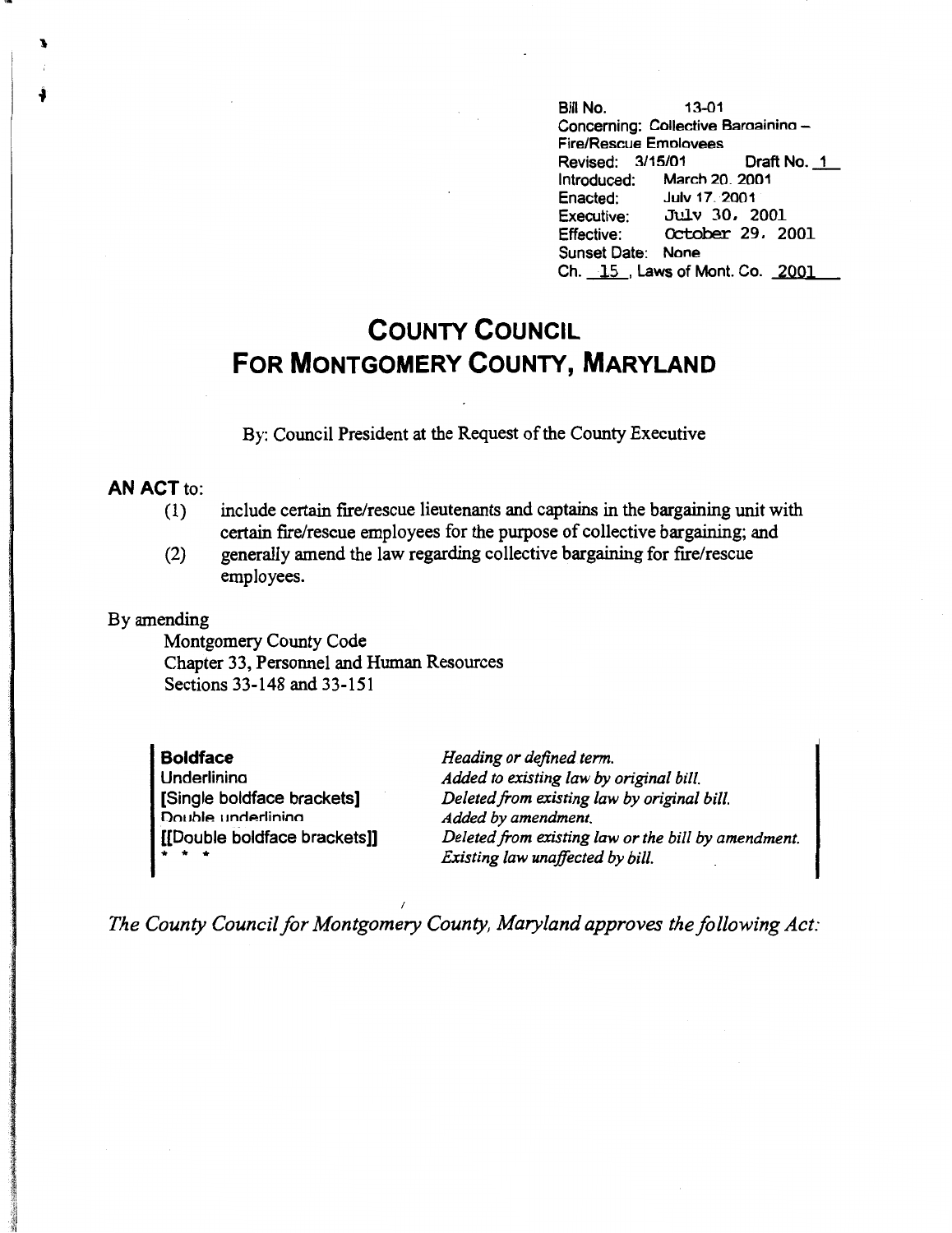,.

 $\pmb{\mathfrak{e}}$ 

 $\overline{1}$ 

 $\bar{1}$ 

 $\hat{\boldsymbol{\beta}}$ 

| 1              | Sec. 1. Sections 33-148 and 33-151 are amended as follows:                |                                                                       |                   |                                                                     |  |
|----------------|---------------------------------------------------------------------------|-----------------------------------------------------------------------|-------------------|---------------------------------------------------------------------|--|
| $\overline{2}$ | 33-148. Definitions.                                                      |                                                                       |                   |                                                                     |  |
| 3              | The following terms have the meaning indicated when used in this Article: |                                                                       |                   |                                                                     |  |
| 4              |                                                                           |                                                                       |                   |                                                                     |  |
| 5              | (2)                                                                       |                                                                       |                   | Certified representative means an employee organization chosen to   |  |
| 6              |                                                                           |                                                                       |                   | represent the unit as the exclusive bargaining agent [in accordance |  |
| 7              |                                                                           | with] under this Article or Article VII.                              |                   |                                                                     |  |
| 8              |                                                                           |                                                                       |                   |                                                                     |  |
| 9              | (4)                                                                       | <b>Employee</b> means [any] a fire and rescue <b>employee</b> in the  |                   |                                                                     |  |
| 10             |                                                                           | classification of Fire/Rescue Captain, Fire/Rescue Lieutenant. Master |                   |                                                                     |  |
| 11             |                                                                           | Firefighter/Rescuer, Firefighter/Rescuer III, Firefighter/Rescuer II, |                   |                                                                     |  |
| 12             |                                                                           | and Firefighter/Rescuer I, but not [any employee]:                    |                   |                                                                     |  |
| 13             |                                                                           | (A)                                                                   |                   | an employee in a probationary status[, $\text{or}$ ]:               |  |
| 14             |                                                                           | (B)                                                                   |                   | an employee in the classification of [Fire/Rescue Lieutenant]       |  |
| 15             |                                                                           |                                                                       |                   | District Chief or [any] an equivalent or higher classification[.];  |  |
| 16             |                                                                           |                                                                       | $or$              |                                                                     |  |
| 17             |                                                                           | (C)                                                                   |                   | a Fire/Rescue Lieutenant or Captain whose primary assignment        |  |
| 18             |                                                                           |                                                                       | $i$ s in:         |                                                                     |  |
| 19             |                                                                           |                                                                       |                   | (i) budget;                                                         |  |
| 20             |                                                                           |                                                                       | (ii)              | internal affairs:                                                   |  |
| 21             |                                                                           |                                                                       | (iii)             | labor relations:                                                    |  |
| 22             |                                                                           |                                                                       | (iv)              | human resources:                                                    |  |
| 23             |                                                                           |                                                                       | $(\underline{v})$ | public information: or                                              |  |
| 24             |                                                                           |                                                                       | (vi)              | quality assurance.                                                  |  |
| 25             |                                                                           |                                                                       |                   | *                                                                   |  |
| 26             |                                                                           |                                                                       |                   | 33-151. Selection, certification, and decertification procedures.   |  |

 $\ddot{\phantom{0}}$